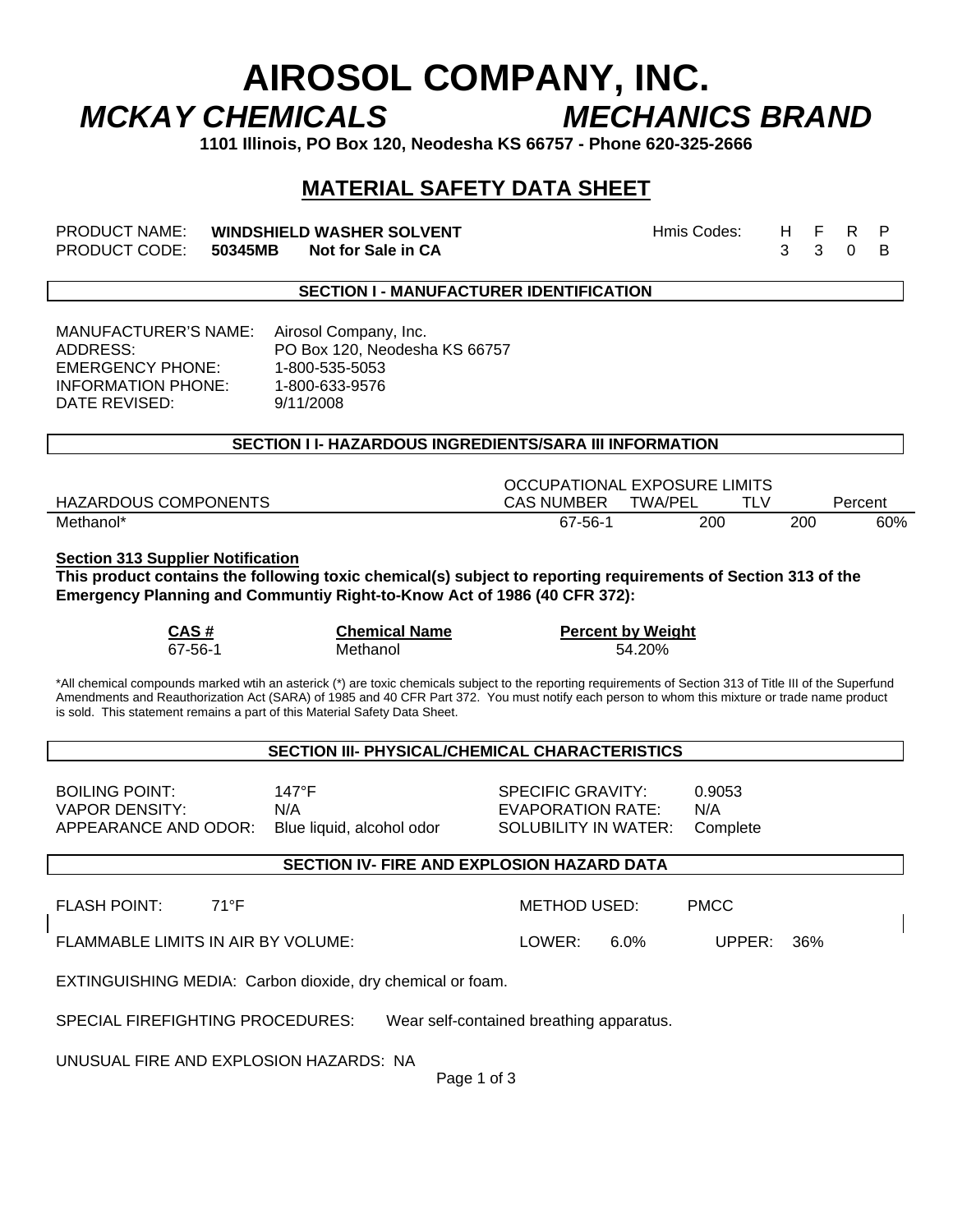# **PRODUCT NAME: WINDSHIELD WASHER SOLVENT PRODUCT CODE: 50345MB**

# **SECTION V- REACTIVITY DATA**

STABILITY: Stable

CONDITIONS TO AVOID: None..

INCOMPATIBILITY (MATERIALS TO AVOID): None.

HAZARDOUS DECOMPOSITION OR BYPRODUCTS: In fire will decompose to CO, CO2, oxides of sulphur and nitrogen.

HAZARDOUS POLYMERIZATION: Will not occur.

# **SECTION VI- HEALTH HAZARD DATA**

INHALATION HEALTH RISKS AND SYMPTOMS OF EXPOSURE:Mild irritant to eyes and skin, ingestion can cause irritation, nausea, vomiting and diarrhea. Methanol may cause blindness or death if swallowed.

#### **NATURE OF HAZARD**:

SKIN: Redness. EYES: Tearing.

CARCINOGENICITY: NTP? IARC? IARC? OSHA REGULATED? Presently not on any list.

MEDICAL CONDITIONS GENERALLY AGGRAVATED BY EXPOSURE: N/A.

#### **EMERGENCY AND FIRST AID PROCEDURES:**

DIGESTION: If swallowed, immediately drink two glasses of water and induce vomiting by either giving IPECAC syrup or by mouth to a conscious person. Get medical attention immediately. INHALATION: Remove patient to fresh air. Get medical attention immediately.

#### **SKIN AND EYE CONTACT:**

EYES: Immediately flush eyes with large amounts of water for at least 15 minutes. Hold eyelids apart to ensure complete flushing. Do not attempt to neutralize with chemical agents. Get medical help immediately. SKIN: Remove contaminated clothing and flush skin with water. Wash with soap and water until material has been removed. Seek medical attention immediately.

#### **SECTION VII- PRECAUTIONS FOR SAFE HANDLING AND USE**

STEPS TO BE TAKEN IN CASE LARGE AMOUNT OF MATERIAL IS RELEASED OR SPILLED: Remove all sources of ignition, avoid breathing vapors and remove with inert absorbent. Dispose of as hazardous waste.

WASTE DISPOSAL METHOD: Dispose of in accordance with federal, state, and local regulations regarding pollution.

PRECAUTIONS TO BE TAKEN IN HANDLING AND STORING: Keep away from heat, sparks, or open flame.

OTHER PRECAUTIONS: NA.

#### **SECTION VIII- CONTROL MEASURES**

RESPIRATORY PROTECTION: Usually not requred if it is used as it is described on the label.

VENTILATION: Provide adequate ventilation to keep mist or vapors below allowable exposure levels.